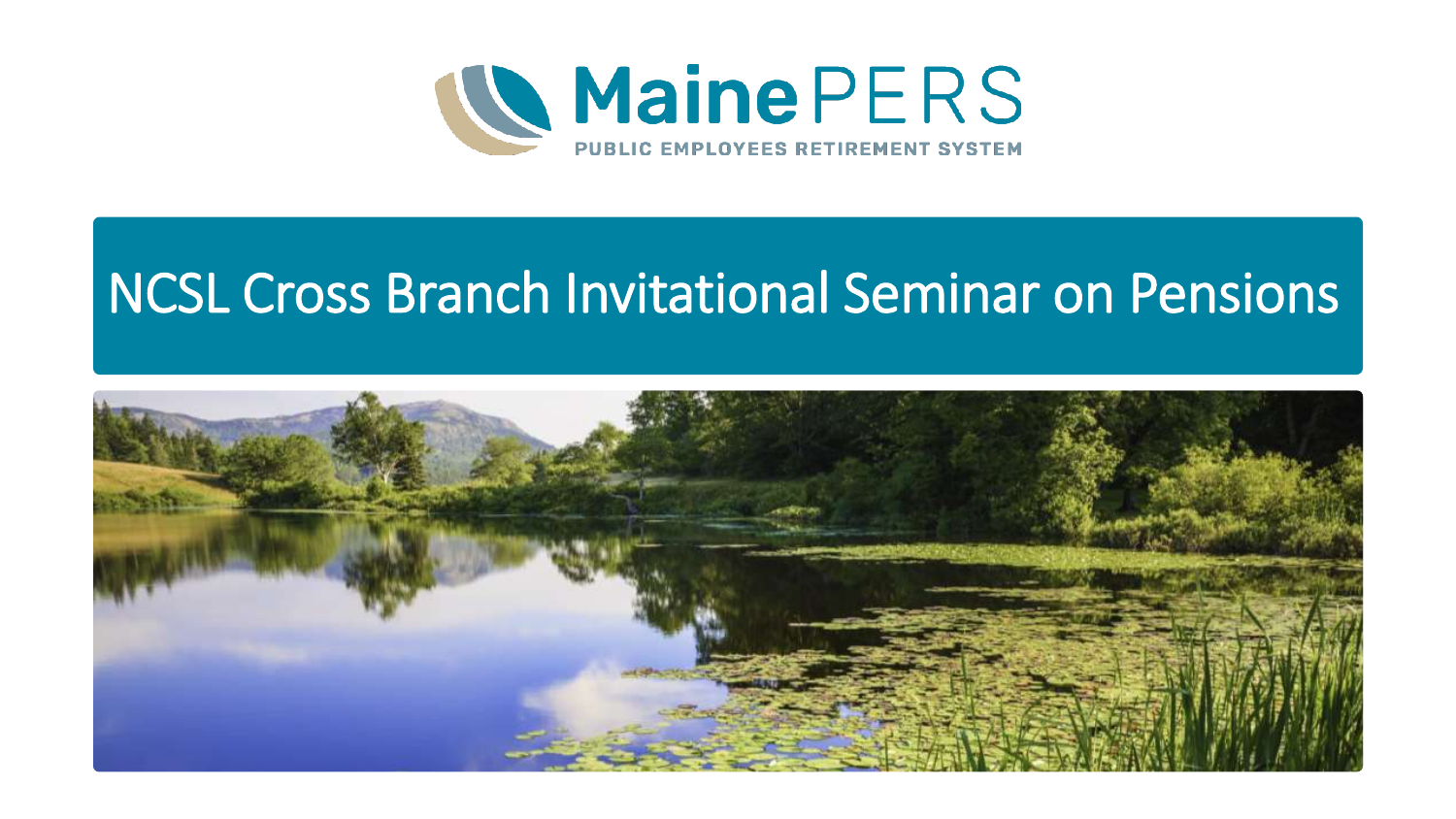### MainePERS Mission and Services

*Our mission is to serve the public with sound retirement services to Maine governments.*

We administer defined benefit plans for the State of Maine that are provided in lieu of Social Security.

We administer *optional* defined benefit plans for Maine Local Governments, and provide these employers with a set of supplemental defined contribution plans that we call MaineSTART.

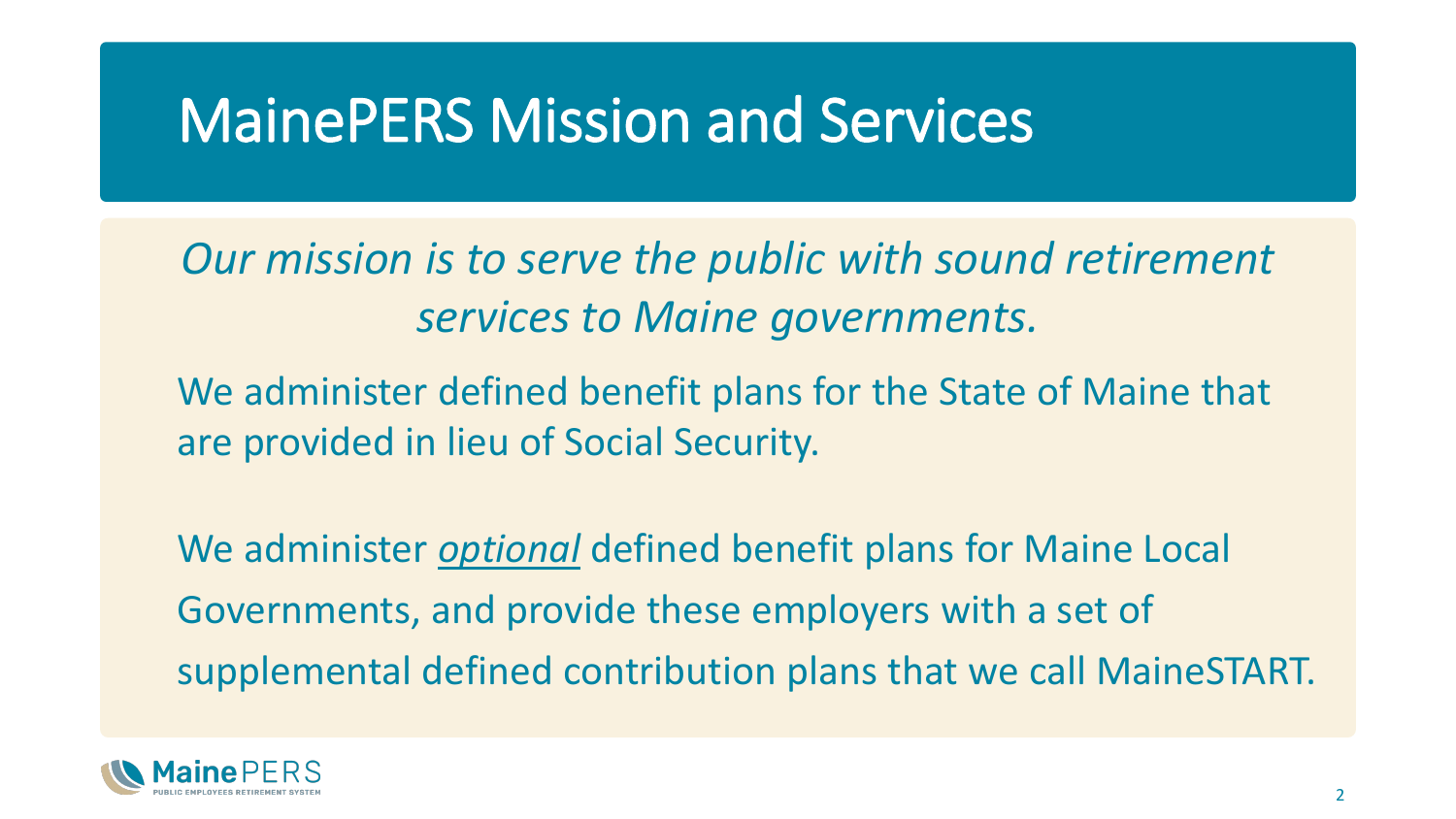# Dilemma

# What could possibly go wrong in a defined benefit retirement plan that has no policies or funding requirements?

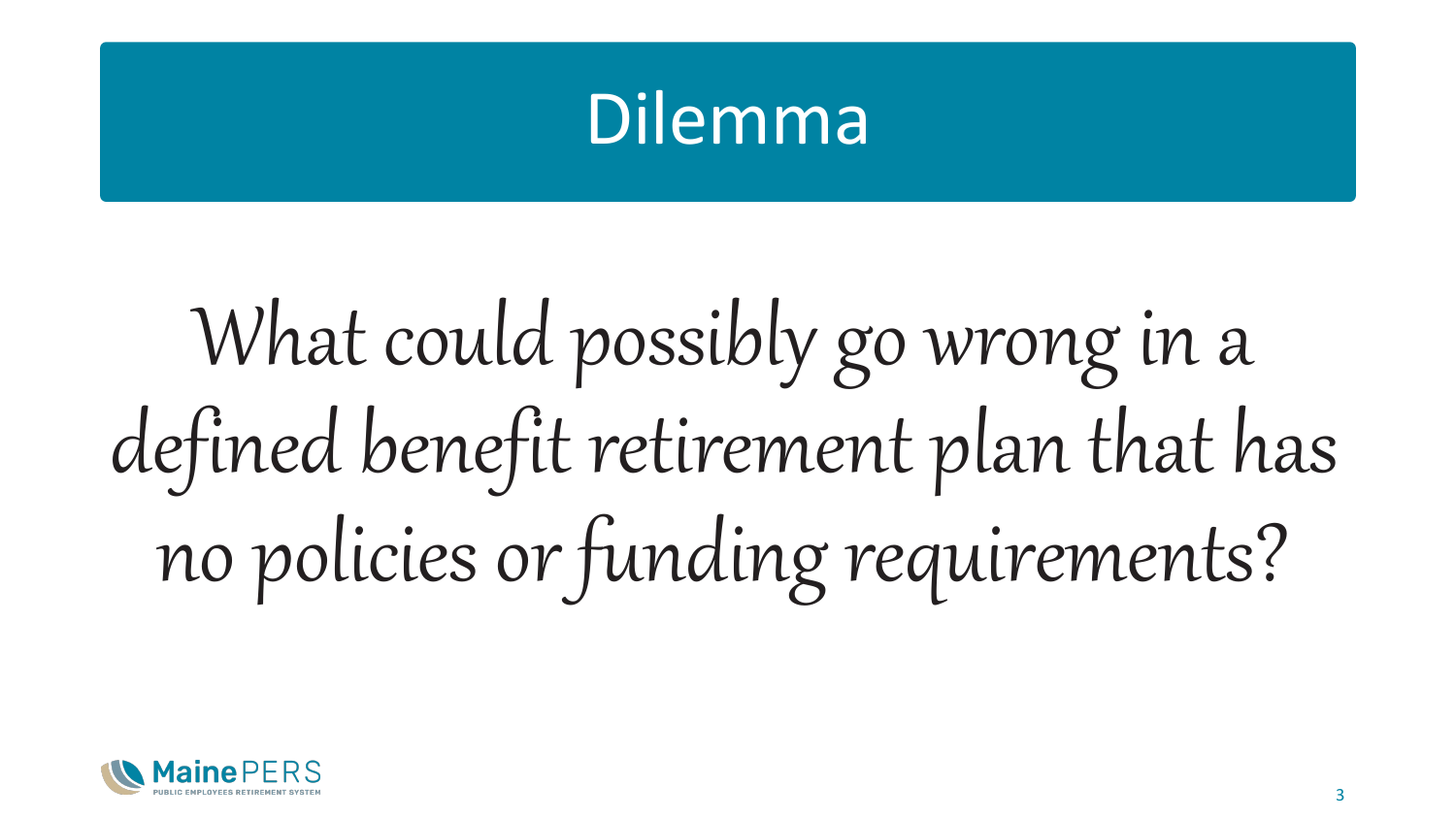### Maine State Employee and Teacher Plan

- Created in 1942
- State-wide defined benefit plan that covers state employees and educators
- Remainder of school district employees are covered by a separate Participating Local District Consolidated Retirement Plan (PLD Plan)
- 1942 1985
	- Contributions were not always made
	- Investment losses were not necessarily made up through increased contributions
	- New benefits were awarded without adding to plan funding
	- Experience losses were not always factored into funding
- Result 18% funding with a 10% discount rate

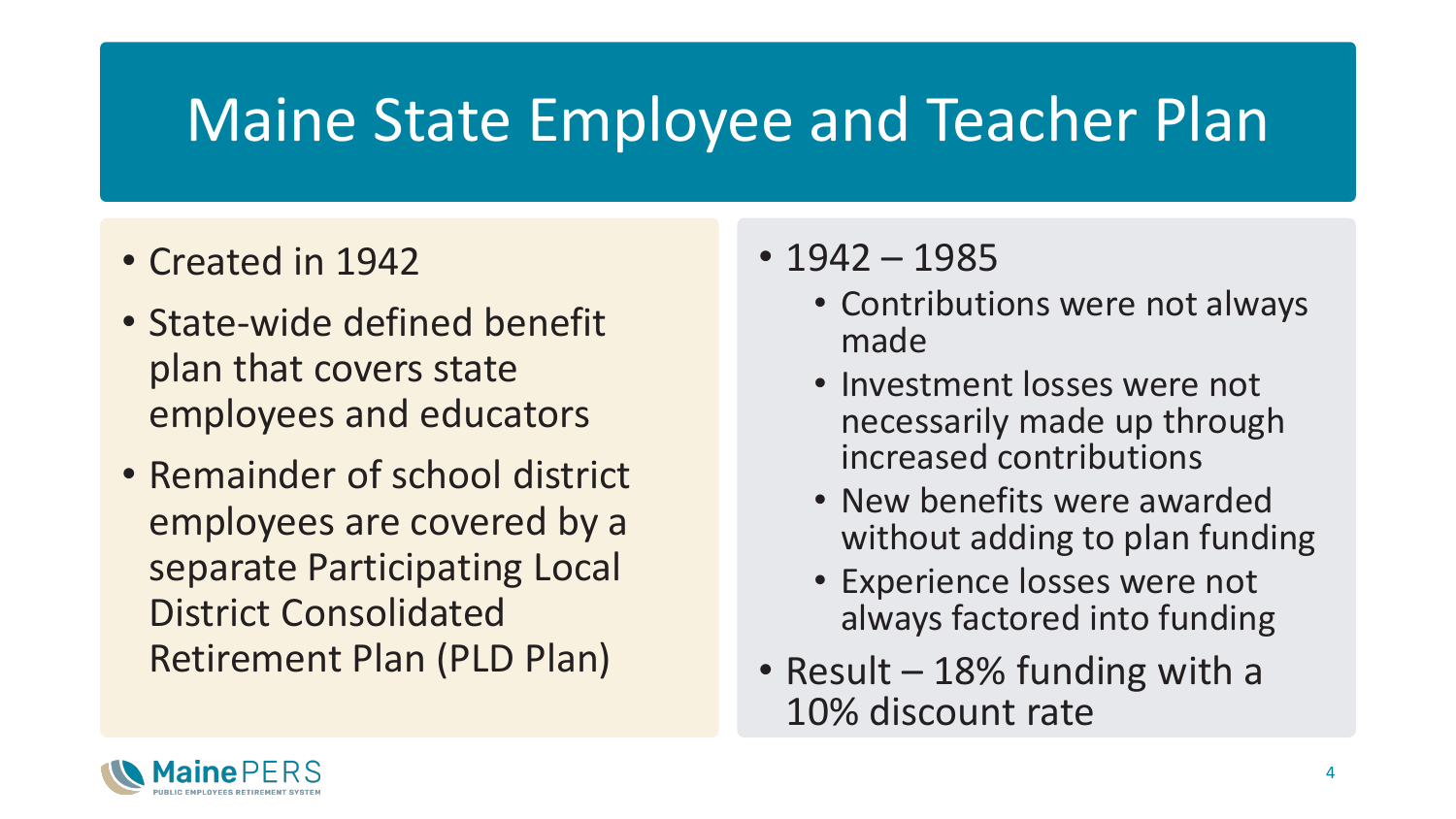### What Could be Done?

*A strong commitment to full funding was made in 1995 using a constitutional amendment*

- 1. Full actuarially calculated contributions must be made every year
- 2. No new unfunded liabilities may be created except for experience losses
	- a) The full 25 year cost of any new benefit must be fully funded in the year awarded
- 3. Unfunded liabilities resulting from experience losses must be retired in 20 years or less
- 4. The 1995 legacy liability must be retired by 2028

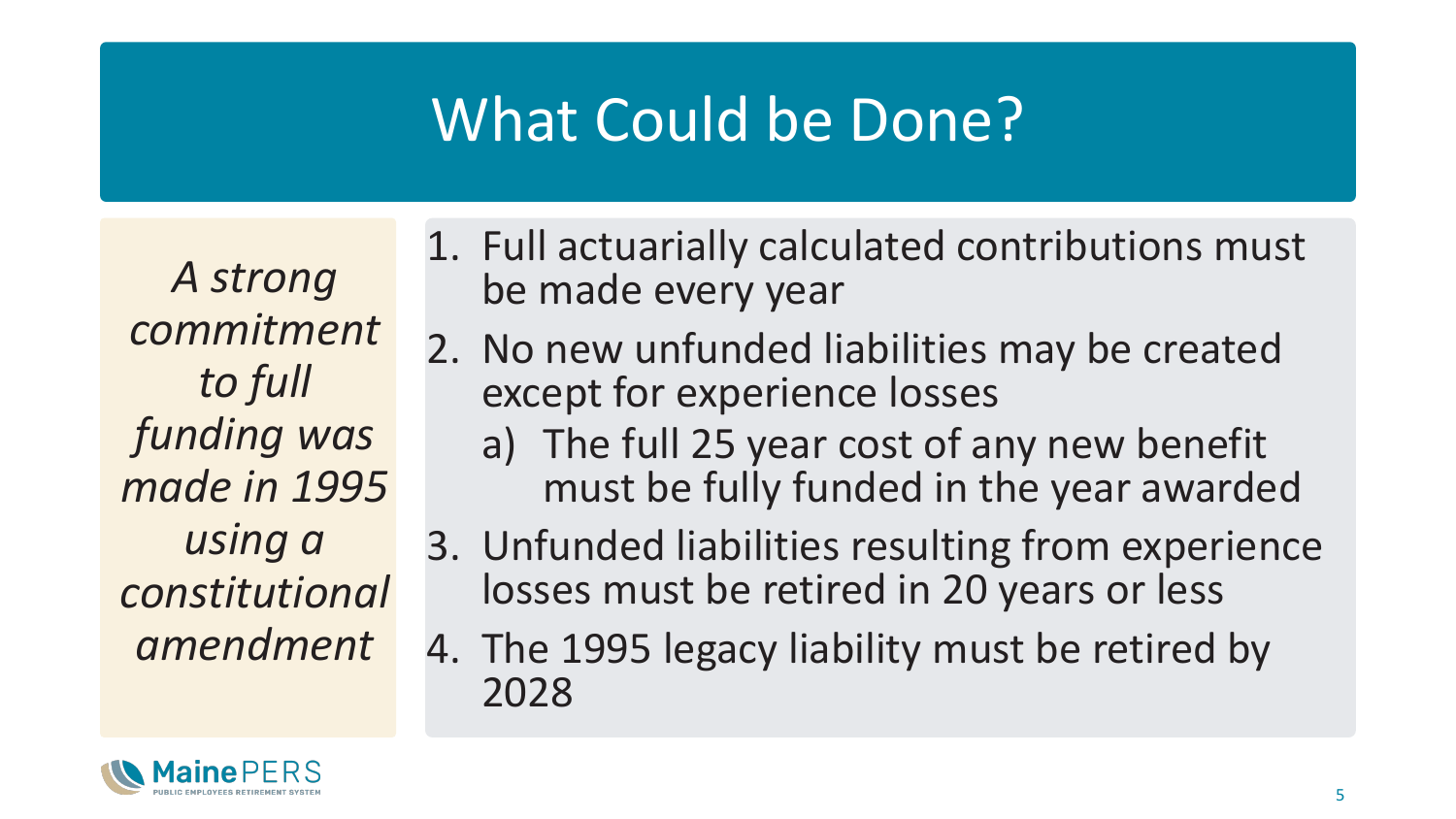## Funding Steadily Increased with the Constitutional Discipline





Cheiron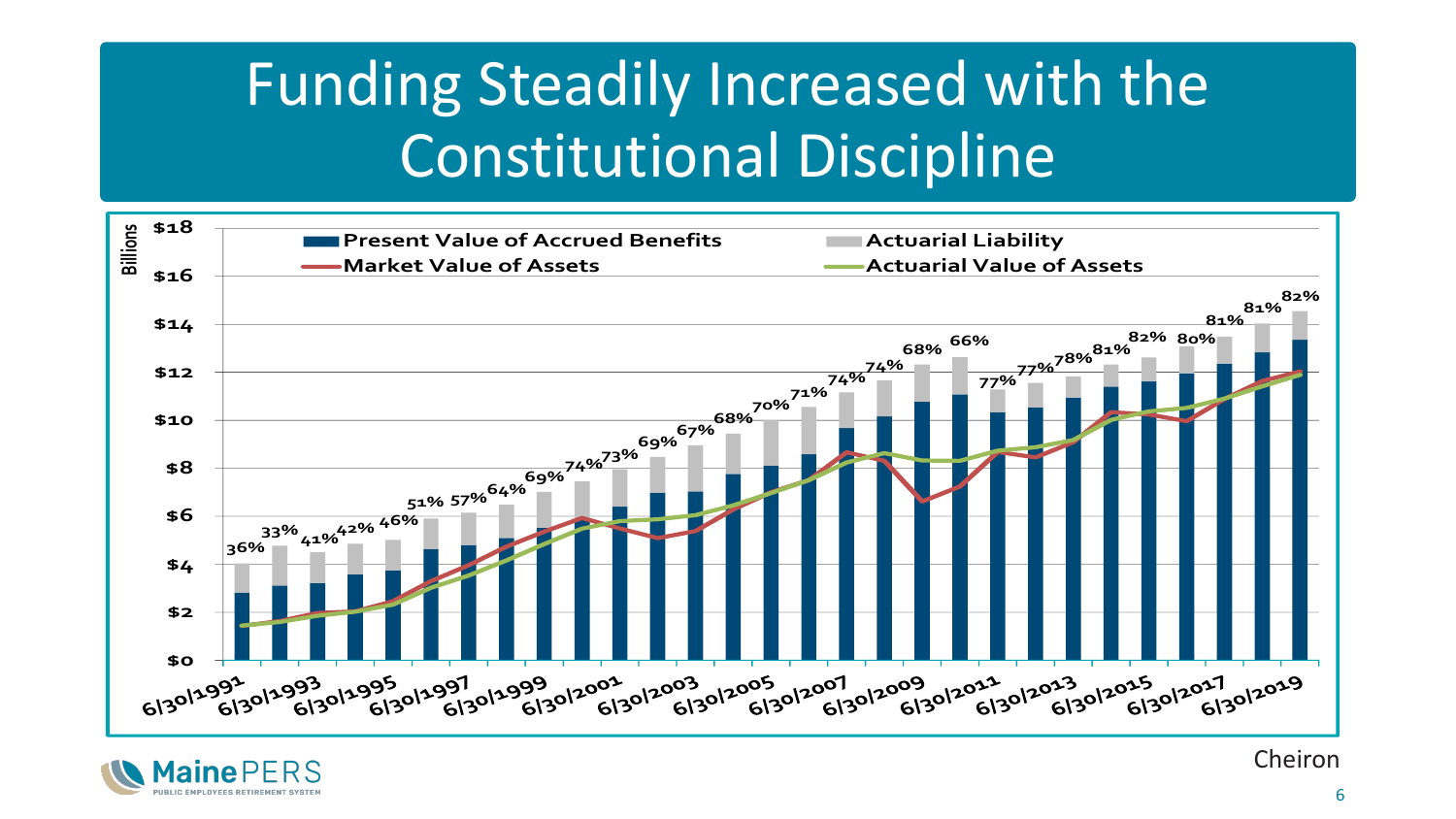# Contributions also Remained Steady with the Discount Rate Lowering to 6.75%





Cheiron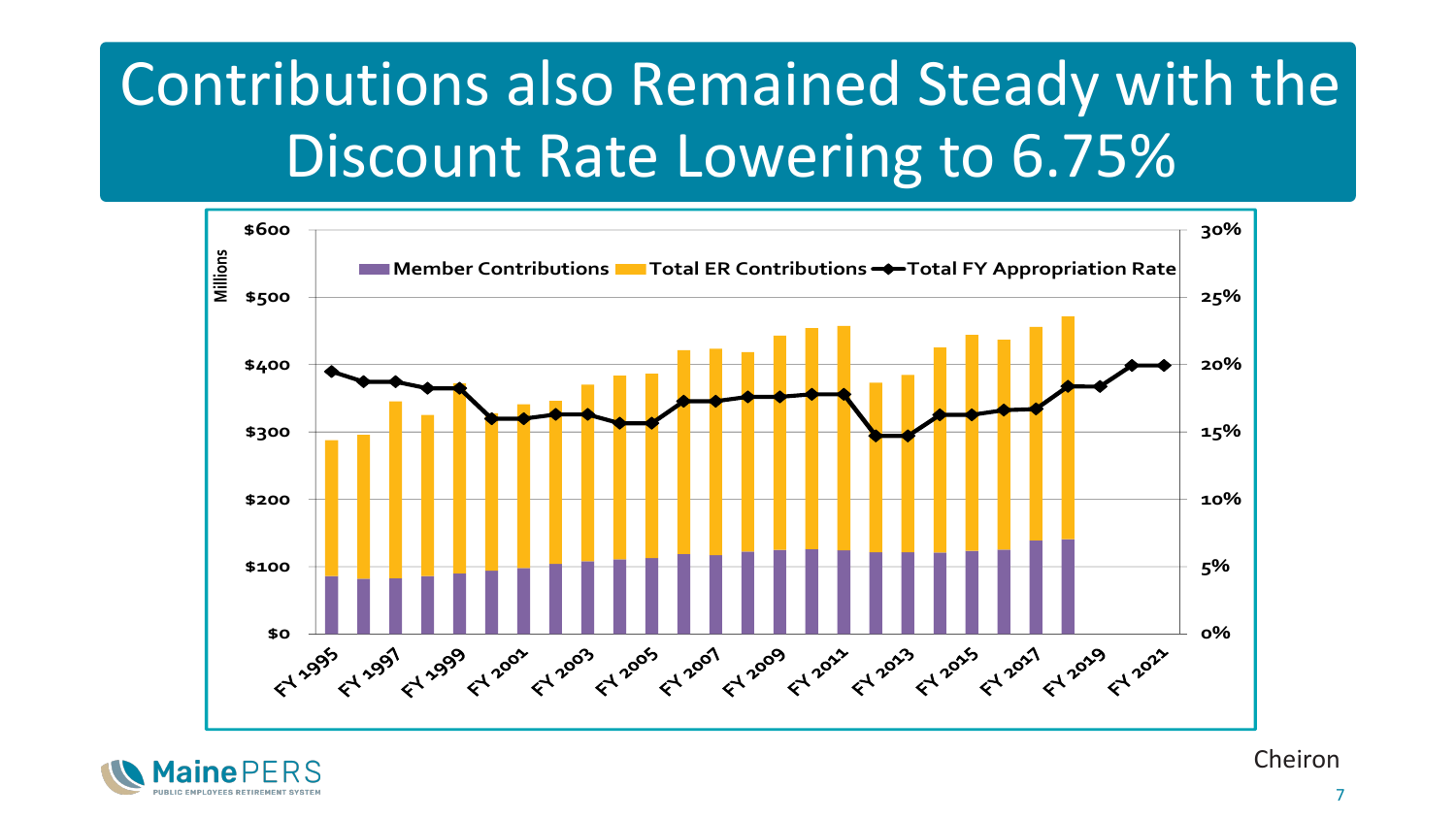### **Are These Measures Enough?**

*Keeping a defined benefit plan fully funded today is different than 30 years ago*

- The environment has changed, so additional measures are likely needed for this plan in the future
	- Increasing longevity creates higher costs
	- Continuing low interest rates results in a higher percentage of the portfolio is in equities or equitylike investments, increasing risk
	- While pensions have always been long-term investors, increased volatility means short-term gains and losses are becoming increasingly important

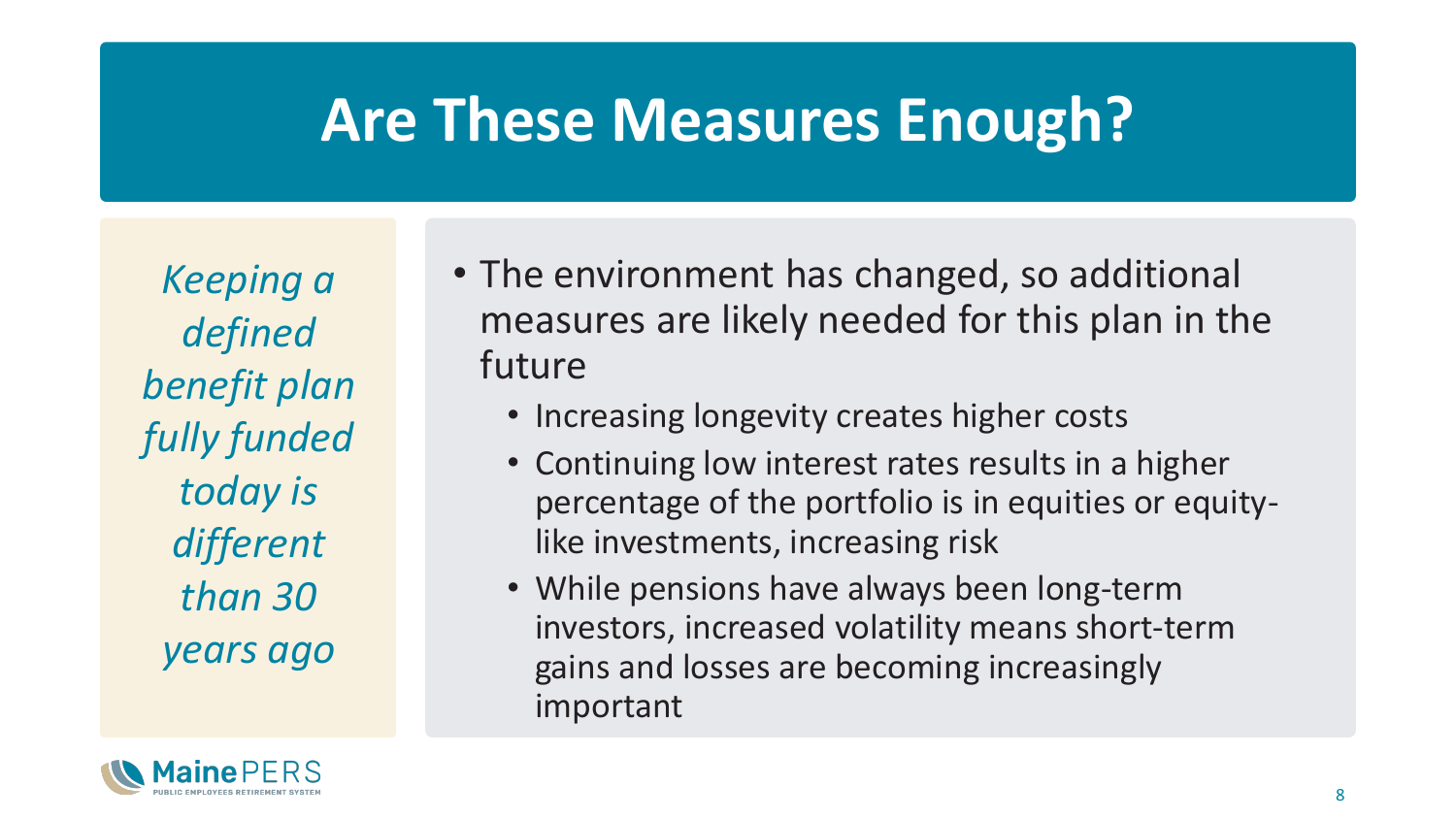## **The Cost of Volatility is Higher Contributions**

- Plans in over 35 states have increased contribution rates
	- Some states have statutory rates that cannot change, and are required to reduce benefits
- Plans in over 30 states have reduced COLAs, 17 of which affect current retirees, including Maine
- Plans in over 40 states have reduced future benefits
- Plans are also reducing earnings assumptions



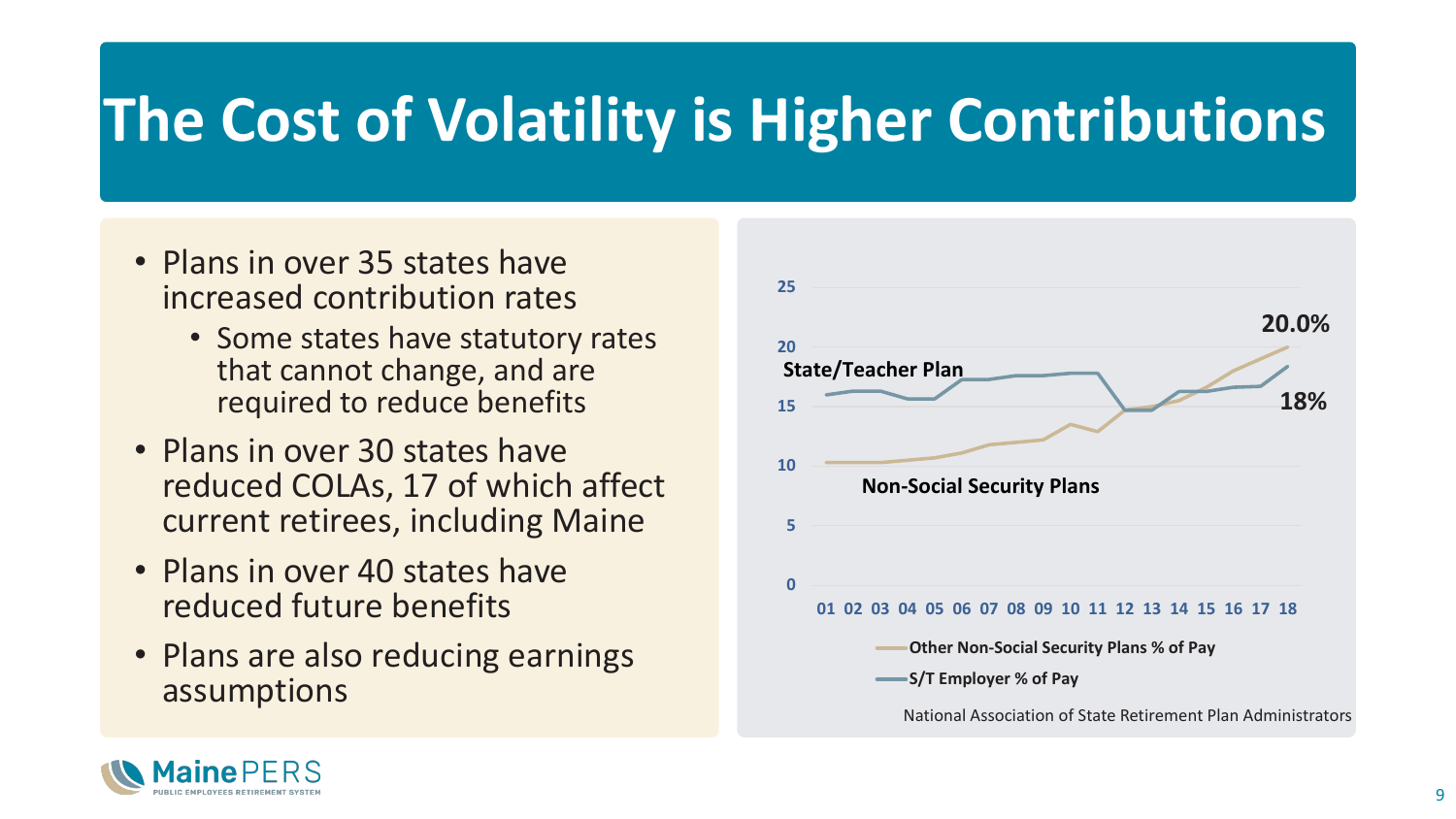# **The Cost of Volatility is Higher Contributions or Reduced Benefits**

#### **Traditional Approach to Higher Costs Known Downsides**

- Freeze or reduce COLA
- Raise employer contribution rates for each market downturn
- Raise employee contribution rates in market downturns
- Reduce future benefits
- Restart cycle waiting for next significant downturn
- Permanent loss of buying power
- •If employers withdraw a "last employer standing" situation is created and plan failure is more likely
- Cost to employees becomes greater than benefit value
- Employees only share in downside risk
- Can't invest out of underfunding

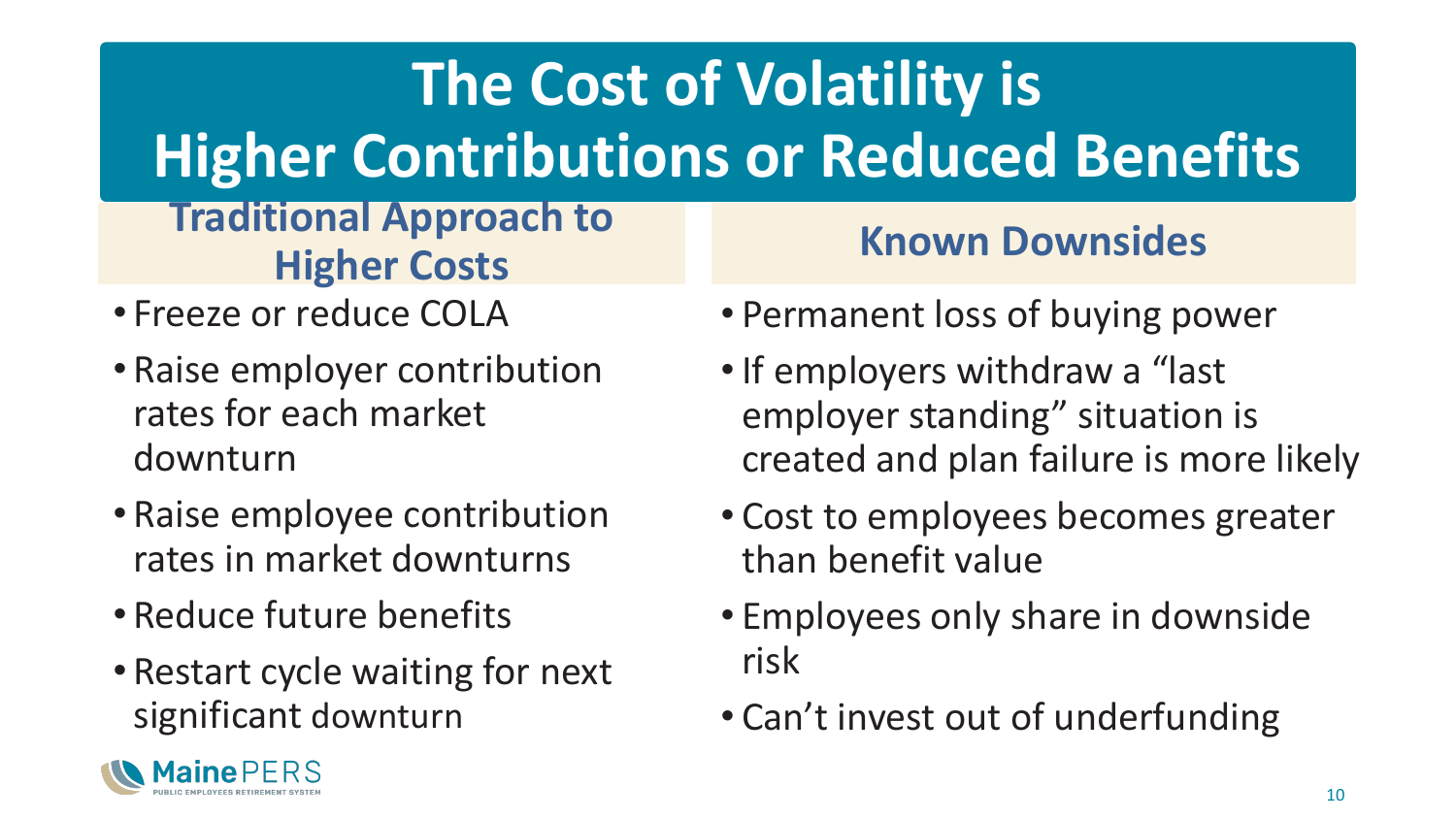# **Sharing Risks Prevents Cost Disruption and Reactionary Benefit Loss**

*PLD Plan - "Pay every member their basic retirement benefit throughout their life."*

•Part 1 – Contribution Rates

- Both employers and employees will share in market losses *and* gains through variable, not fixed, contribution rates
- Rate maximums and minimums are established for both groups

•Part 2 – Benefits

• Some discretionary benefit enhancements that no longer make sense and are weighing on plan costs were reduced

•Part 3 – COLA

• When required contributions exceed rate caps for employers and employees, excess required contributions are collected by phasing into and reducing the COLA, allowing market recovery to phase back in and restore full COLA eligibility

•Part 4 – Withdrawal liability

• Employers pay for their UAL upon withdrawal

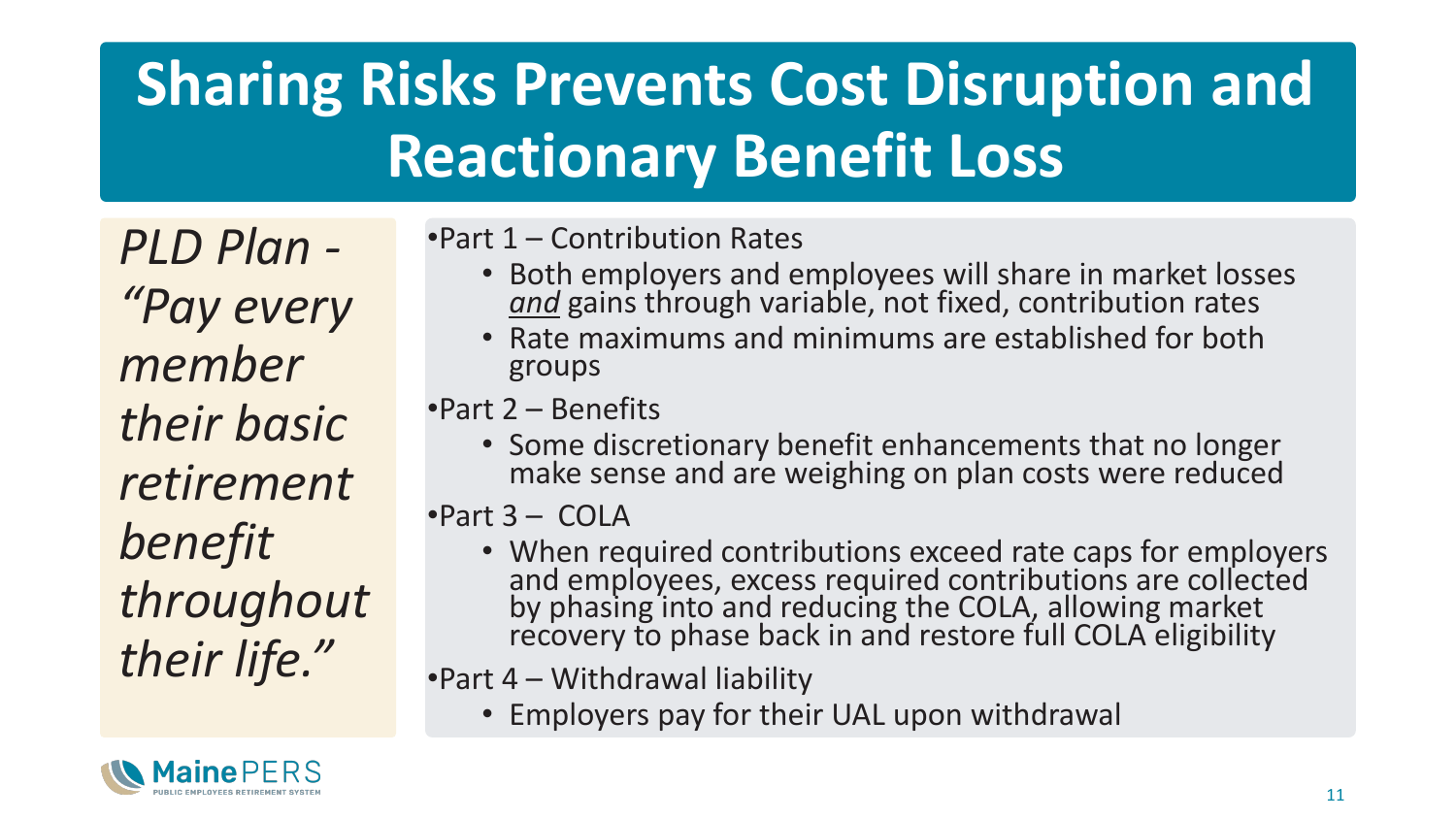### How does the design mitigate risks?

### Employers

Rate certainty removes fear of continuous/endless increases which allows employers to budget for their range of required contributions.

Employers are less likely to drop out.

### Employees

Employees can have confidence their benefit will be there in retirement without further benefit reductions.

Employees can share in the upside market risk through lower rates.

### Retirees

Benefit will grow throughout retirement with possible temporary reductions, but the COLA is unlikely to be frozen or permanently reduced absent extreme market losses.

### Funding

Full contributions occur automatically as required contributions in excess of the employer and employee caps are phased into future COLAs and phased out as markets recover.